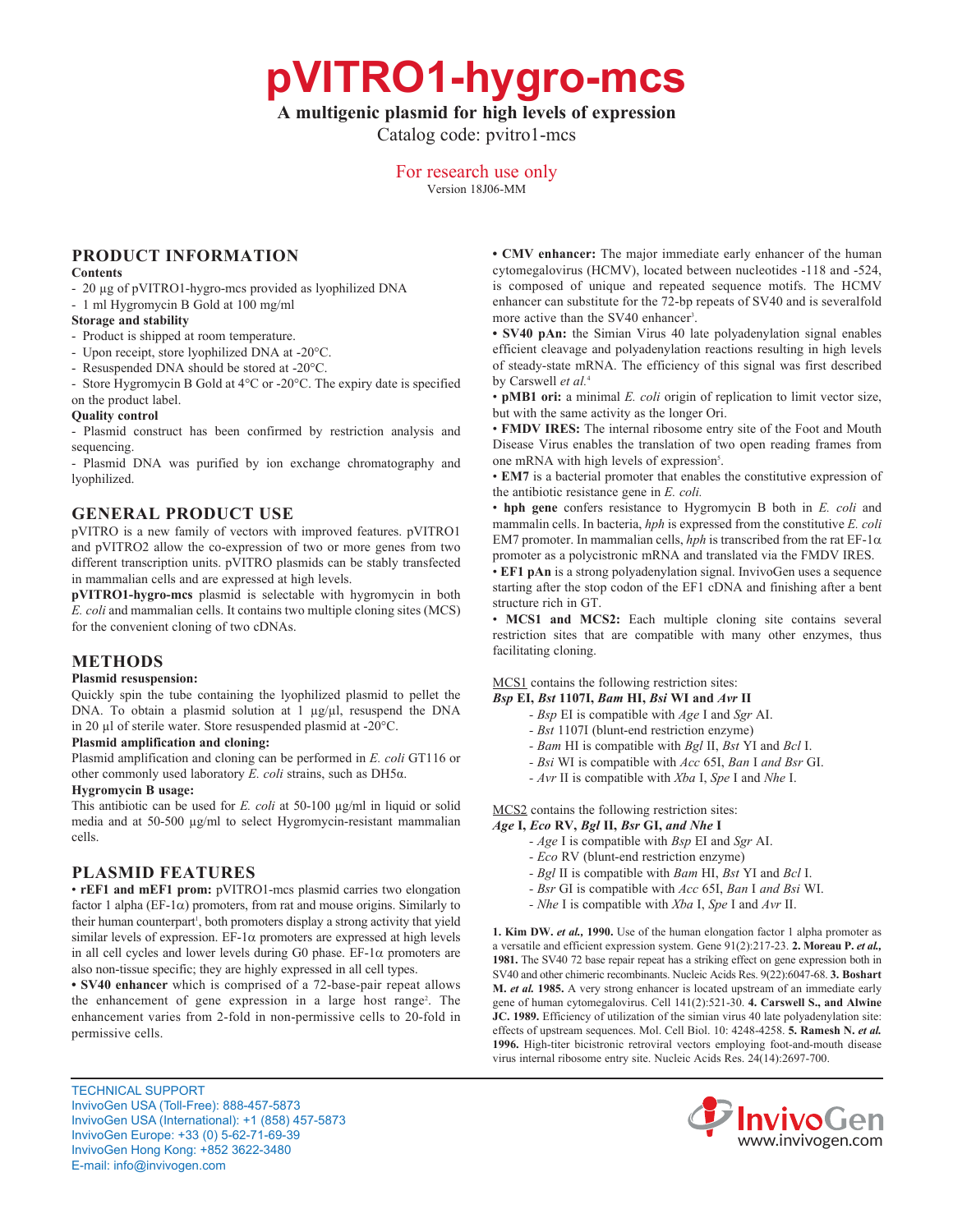

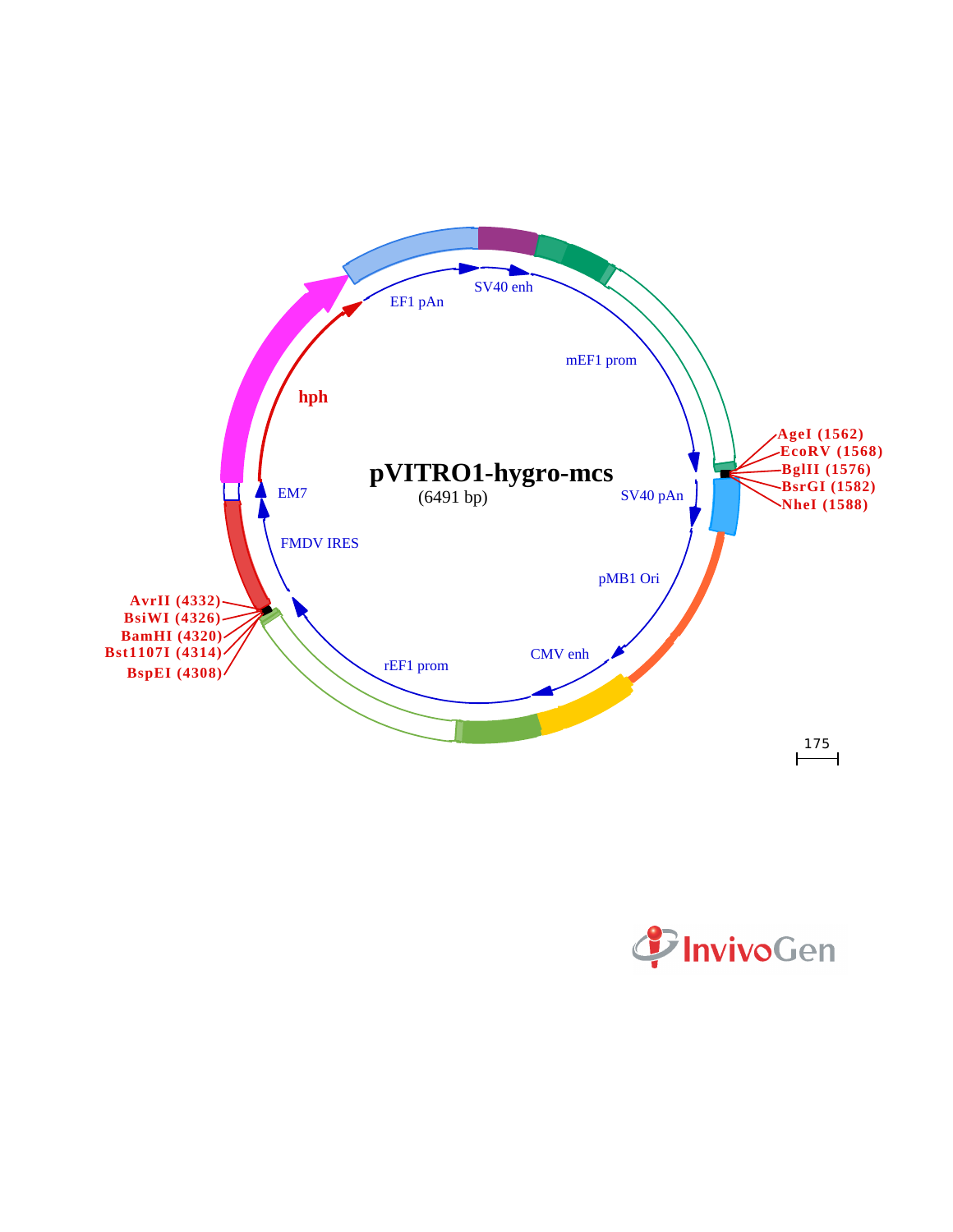| $\mathbf{1}$ | CCTGCAGGGCCTGAAATAACCTCTGAAAGAGGAACTTGGTTAGGTACCTTCTGAGGCGGAAAGAACCAGCTGTGGAATGTGTGTCAGTTAGGGTGTGAA                                                                                                                        |
|--------------|----------------------------------------------------------------------------------------------------------------------------------------------------------------------------------------------------------------------------|
| 101          |                                                                                                                                                                                                                            |
| 201          | TATGCAAAGCATGCATCTCAATTAGTCAGCAACCATAGTCCCACTAGTGGAGCCGAGAGTAATTCATACAAAAGGAGGGATCGCCTTCGCAAGGGGAGAG                                                                                                                       |
| 301          | ${\tt CCCAGGACCGTCCCTAAATTCTCACAGACCCAAATCCCTGTAGCCGCCCCACGACAGCGGGGAGGAGCTCAGGGCTCAGGGCTGAGGCGGGGAGAGGGAGAG$                                                                                                              |
| 401          | GCACACAAGCTCATAGACCCTGGTCGTGGGGGGGAGCAGCGGGGAGCTGGCGGGGGAAACTGGGAAAGCGGTGTCGTGCTGCCCCCCCTCTTCC                                                                                                                             |
| 501          | ${\tt CGAGGGTGGGGGAGAAGGGGTTTATAAGTGGCGGCGGGTCGGCTTGGAGGTTTTTTCGGAAGGGGTTTGCGCTCAGAACGGGAGGGGGGGGGGGGGGGGGGGGGGGGGGGGGGTTGGGC$                                                                                             |
| 601          | TTCCGCGGGCCGCCGAGCTGGAGGTCCTGCTCCGAGCGGGCCCGGGCCCCGCTGTCGTCGGCGGATTAGCTGCGAGCATTCCCGCTTCGAGTTGCGGGC                                                                                                                        |
| 701          |                                                                                                                                                                                                                            |
| 801          |                                                                                                                                                                                                                            |
| 901          |                                                                                                                                                                                                                            |
| 1001         | CTGGATGGGCCGAGGCCTGGGGTTTTTCCCGAAGCAACCAGGCTGGGGTTAGCGTGCCGAGGCCATGTGGCCCCAGCACCCGCCACGATCTGGCTTGGCG                                                                                                                       |
| 1101         |                                                                                                                                                                                                                            |
| 1201         |                                                                                                                                                                                                                            |
| 1301         |                                                                                                                                                                                                                            |
| 1401         | $_{\rm GGTGGGTGGAGACTAGTCAGGCCGGCGCTGGGAAGTCATTTTTGGAATTTGTCCCCTTGAGTTTTGAGCGGAGCTAATTCTCGGGGCTTCTTAGCGG$                                                                                                                  |
| 1501         | <b>EcoRV</b> (1568)<br><b>BsrGI</b> (1582)<br>AgeI $(1562)$<br>BgIII (1576) NheI (1588)                                                                                                                                    |
| 1601         | ACATGATAAGATACATTGATGAGTTTGGACAAACCACAACTAGAATGCAGTGAAAAAATGCTTTATTTGTGAAATTTGTGATGCTATTGCTTTATTTGT                                                                                                                        |
| 1701         |                                                                                                                                                                                                                            |
| 1801         | AACCTCTACAAATGTGGTATGGAAATGTTAATTAACTAGCCATGACCAAAATCCCTTAACGTGAGTTTTCGTTCCACTGAGCGTCAGACCCCGTAGAAAA                                                                                                                       |
| 1901         |                                                                                                                                                                                                                            |
| 2001         | GAGCTACCAACTCTTTTTCCGAAGGTAACTGGCTTCAGCAGAGCGCAGATACCAAATACTGTTCTTCTAGTGTAGCCGTAGTTAGGCCACCACTTCAAGA                                                                                                                       |
| 2101         | ACTCTGTAGCACCGCCTACATACCTCGCTCTGCTAATCCTGTTACCAGTGGCTGCTGCCAGTGGCGATAAGTCGTGTCTTACCGGGTTGGACTCAAGACG                                                                                                                       |
| 2201         | ATAGTTACCGGATAAGGCGCAGCGGTCGGGCTGAACGGGGGTTCGTGCACACAGCCCAGCTTGGAGCGAACGACCTACACCGAACTGAGATACCTACAG                                                                                                                        |
|              | 2301 CGTGAGCTATGAGAAAGCGCCACGCTTCCCGAAGGGAGAAAGGCGGACAGGTATCCGGTAAGCGGCAGGGTCGGAACAGGAGAGCGCACGAGGGAGCTTC                                                                                                                  |
|              | 2401 CAGGGGGAAACGCCTGGTATCTTTATAGTCCTGTCGGGTTTCGCCACCTCTGACTTGAGCGTCGATTTTTGTGATGCTCGTCAGGGGGGCGGAGCCTATG                                                                                                                  |
|              |                                                                                                                                                                                                                            |
|              | 2601 TAAATGGCCCGCCTGGCTGACCGCCCAACGACCCCCGCCCATTGACGTCAATAATGACGTATGTTCCCATAGTAACGCCAATAGGGACTTTCCATTGACG                                                                                                                  |
| 2701         | TCAATGGGTGAGTATTTACGGTAAACTGCCCACTTGGCAGTACATCAAGTGTATCATATGCCAAGTACGCCCCCTATTGACGTCAATGACGGTAAATGG                                                                                                                        |
| 2801         | ${\tt CCGGCCTGGCATTATGCCCAGTACATGACCTTATGGGACTTTCCTACTTGGCAGTACATCTACGTTTATGGTATTACGCTATTACCATGATGATGCGGTTTTT$                                                                                                             |
|              |                                                                                                                                                                                                                            |
|              | 3001 GAGAGTAATTCATACAAAAGGAGGGATCGCCTTCGCAAGGGGAGAGCCCAGGGACCGTCCCTAAATTCTCACAGACCCAAATCCCTGTAGCCGCCCCACG                                                                                                                  |
|              | 3101 ACAGCGCGAGGAGCATGCGCCCAGGGCTGAGCGCGGTAGATCAGAGCACACAAGCTCACAGTCCCCGGCGGTGGGGGGAGGGCGCGCTGAGCGGGGGC                                                                                                                    |
|              |                                                                                                                                                                                                                            |
|              | 3301 CTTGGACGTTCTTTTTCGCAACGGGTTTGCCGTCAGAACGCAGgtgagtggcgggtgtggcttccgcggggccccggagctggagccctgctctgagcggg                                                                                                                 |
|              |                                                                                                                                                                                                                            |
|              | 3501 ccccgtagectcgcctcgtgtccggcttgaggcctagegtggtgtccgccgccgcgtgccactccggccgcactatgcgttttttgtccttgctgccctc                                                                                                                  |
|              | $\bf 3601$ gattg $\rm c$ ctt $\rm c$ cag $\rm c$ agcatggg $\rm c$ taa $\rm c$ aaagggaggtgtgggg $\rm c$ t $\rm c$ act $\rm c$ ttaaggag $\rm c$ t $\rm c$ gat $\rm c$ ggaaggg $\rm c$ aggaggg $\rm c$ aggaggg $\rm c$ aggagg |